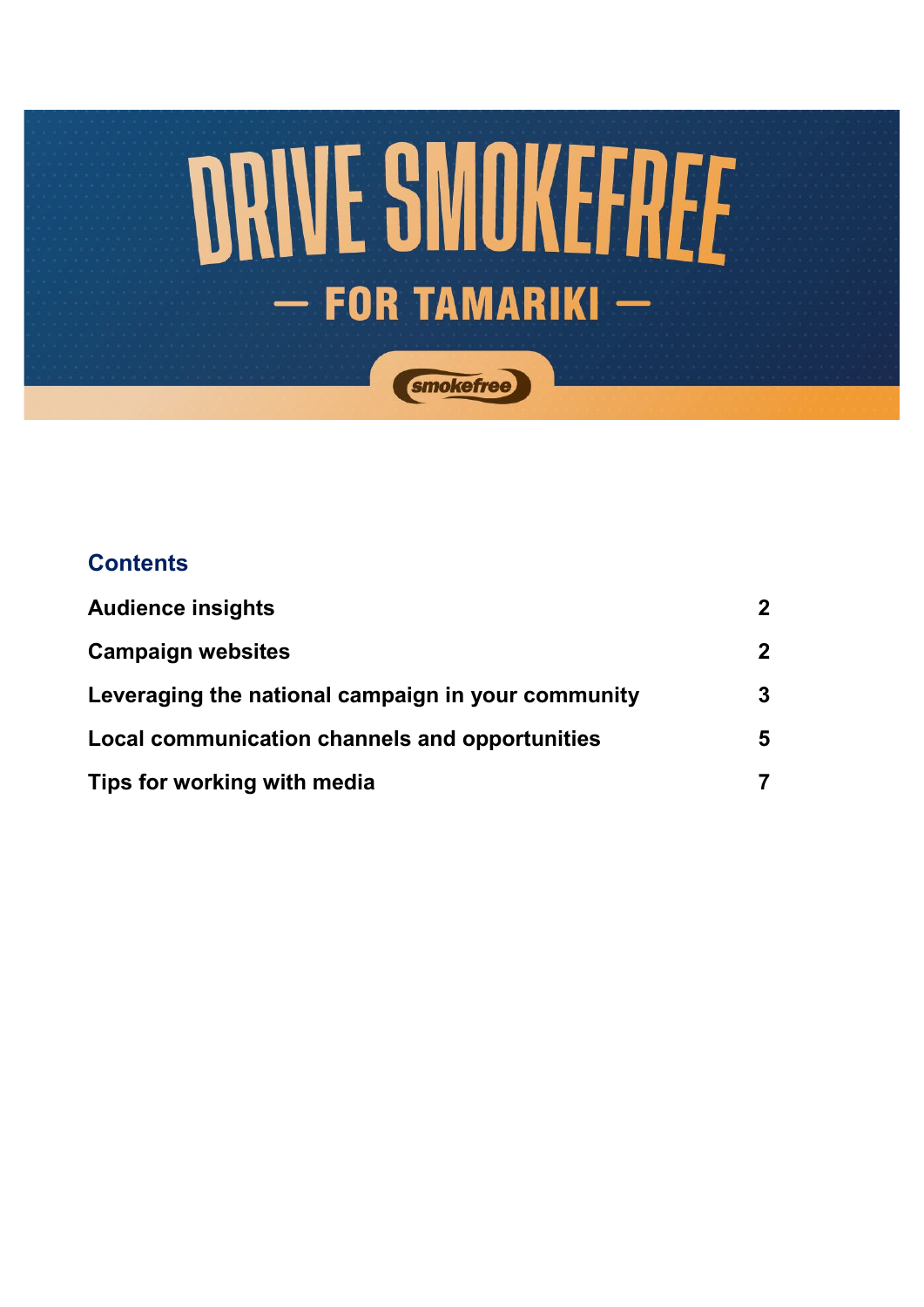# AUDIENCE INSIGHTS

Drive Smokefree for Tamariki aims to reach parents, caregivers and whānau who smoke in cars with tamariki present. Ensuring the message resonates with Māori, Pasifika and lowsocioeconomic communities who are disproportionately affected by smoking prevalence.

Results from the 2018 Youth Insights Survey showed that around 15% of young people were exposed to second hand smoke in cars.

## CAMPAIGN WEBSITES

**Campaign Landing Page:** The audience facing campaign landing page is [www.smokefree.org.nz/drivesmokefreefortamariki](http://www.smokefree.org.nz/drivesmokefreefortamariki) 

It is hosted on the existing smokefree.org website and has been built with our audience in mind for helpful information on how to be smokefree in cars and information on when the law is coming and how those who smoke in cars with kids might be impacted. There is also information on the harm of second hand smoke and why the law has changed. The page has two campaign videos and a link to the Campaign Resources page with downloadable material to help share the message in communities.

**Campaign Resources Page:** This is designed for health promoters and the National Smokefree Cars Working Group and associated community groups hosted by Te Hiringa Hauora | Health Promotion Agency.

#### <https://www.hpa.org.nz/campaign/drive-smokefree-for-tamariki>

This page provides an overview of the National Campaign with links to downloadable materials, logo files, video and radio campaign material that can be used in their local activities to promote Drive Smokefree for Tamariki leading into the law change.

**Campaign Facebook page:** This is the campaign social page where posts can be shared directly community Facebook pages. It is designed as a material sharing channel to enable quick, efficient support to communities wanting to promote the smokefree cars national message in a consistent way. This platform won't be building a band of followers but is designed as an easy share channel. Drive Smokefree for Tamariki

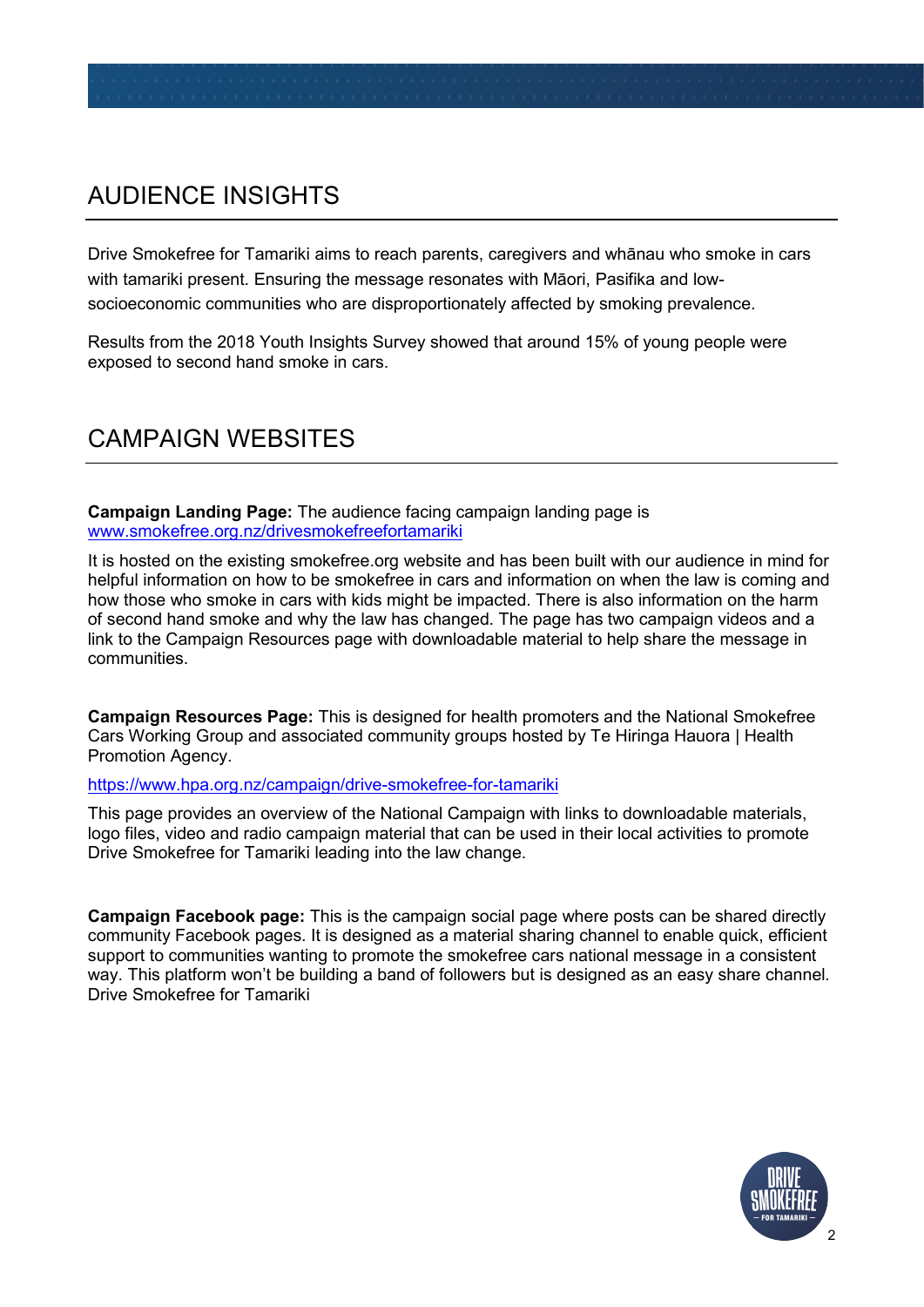## LEVERAGING THE NATIONAL CAMPAIGN IN YOUR COMMUNITY

Te Hiringa Hauora is delivering a national Drive Smokefree for Tamariki campaign to support wider culture change and announce amendment to the law leading into November 2021. Meeting smokers in the moment of getting into the car, Drive Smokefree for Tamariki acknowledges it can be tough but it can be done, and the rewards are worth it for healthy tamariki.

See the campaign resource page:

- The national campaign is live and includes national messaging
- Campaign development includes development of a consistent brand and a suite of advertisements and promotional resources.
- The audience has been involved in the development of the campaign concepts.
- Communications objective: Drive impactful exposures of the behaviour change and education messaging, priming and preparing audiences for the law change. Using empathetic and educational messaging to help drive compliance
- The national campaign will run for eight months from 26 April to 10 December 2021 in 3 phases:
	- April August: Encourage and mobilise behavior change. Provide helpful tips to change daily routines in cars
	- September November: The law is changing. Providing law awareness and continuing to promote positive daily achievable changes to make cars with kids smokefree
	- November December: The law has changed. Providing a clear and overt message to all smokers and wider influence groups.
- There will be a number of layers supporting these phases over the eight month period. These layers support the work communities are already doing:
	- National campaign Ads
	- Sector activations and sharing campaign ads
	- Partnerships to bring the message into everyday life
	- Positive and Proactive story telling with familiar kiwi faces to advocate the new norm of smokefree cars
	- Sector and community group toolkits to support regional activity
	- Grants for community groups to elevate regional activity

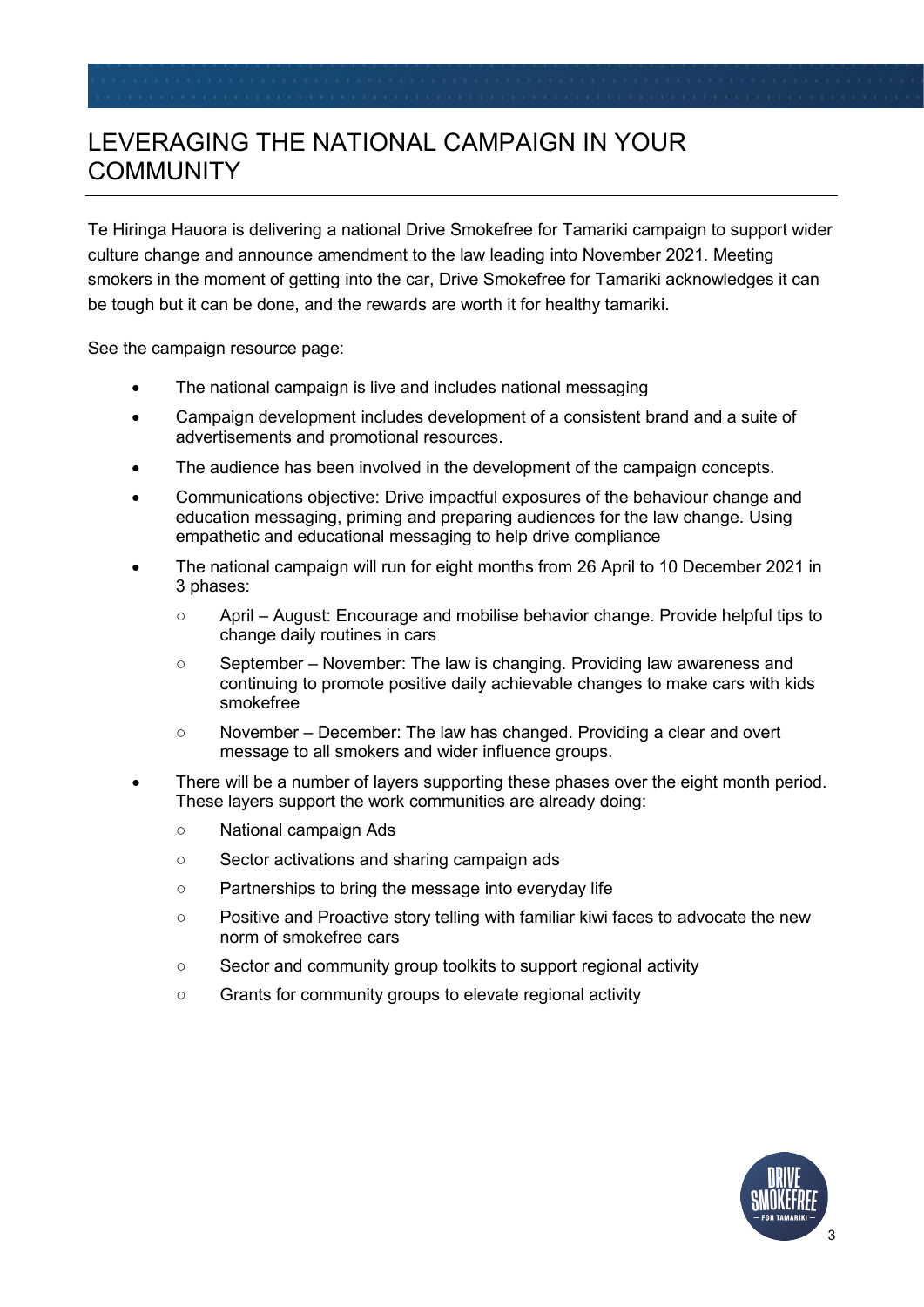|              | Details                                                                                                                                              | Timing                                    |
|--------------|------------------------------------------------------------------------------------------------------------------------------------------------------|-------------------------------------------|
| Social media | Paid banner advertising on Facebook<br>and Instagram.<br>The campaign Facebook page will<br>regularly post for you to share to your<br>social pages. | April 26 to December 10 2021 in<br>pulses |
| Online       | TVNZ OnDemand, Three now,<br>YouTube, Bigmobile                                                                                                      | April 26 to December 10 2021 in<br>pulses |
| Radio        | MaiFM, Edge, Flava, ZM, The Hits,<br>Māori Media Network, Pacific Media<br><b>Network</b>                                                            | April 26 to December 10 2021 in<br>pulses |
| Search       | Always on                                                                                                                                            | April 26 to December 10 2021 in<br>pulses |

Paid advertising channel mix and timing:

The campaign is designed to work alongside community groups mobilising the message in their region.

Regional smokefree cars working groups and stop smoking services can leverage the campaign by:

- using advertisements in your channels websites, social media and e-newsletters
- using the campaign resources in your communities see [www.hpa.org.nz/drivesmokefreefortamariki](http://www.hpa.org.nz/drivesmokefreefortamariki)
- tailoring some of the resources for your community
- extending radio advertising using campaign advertisements.

We recommend that in the first instance you talk with your colleagues who are responsible for communications, to help you plan your local strategy for promoting the campaign and work out what local channels will work for you. See the information below for ideas.

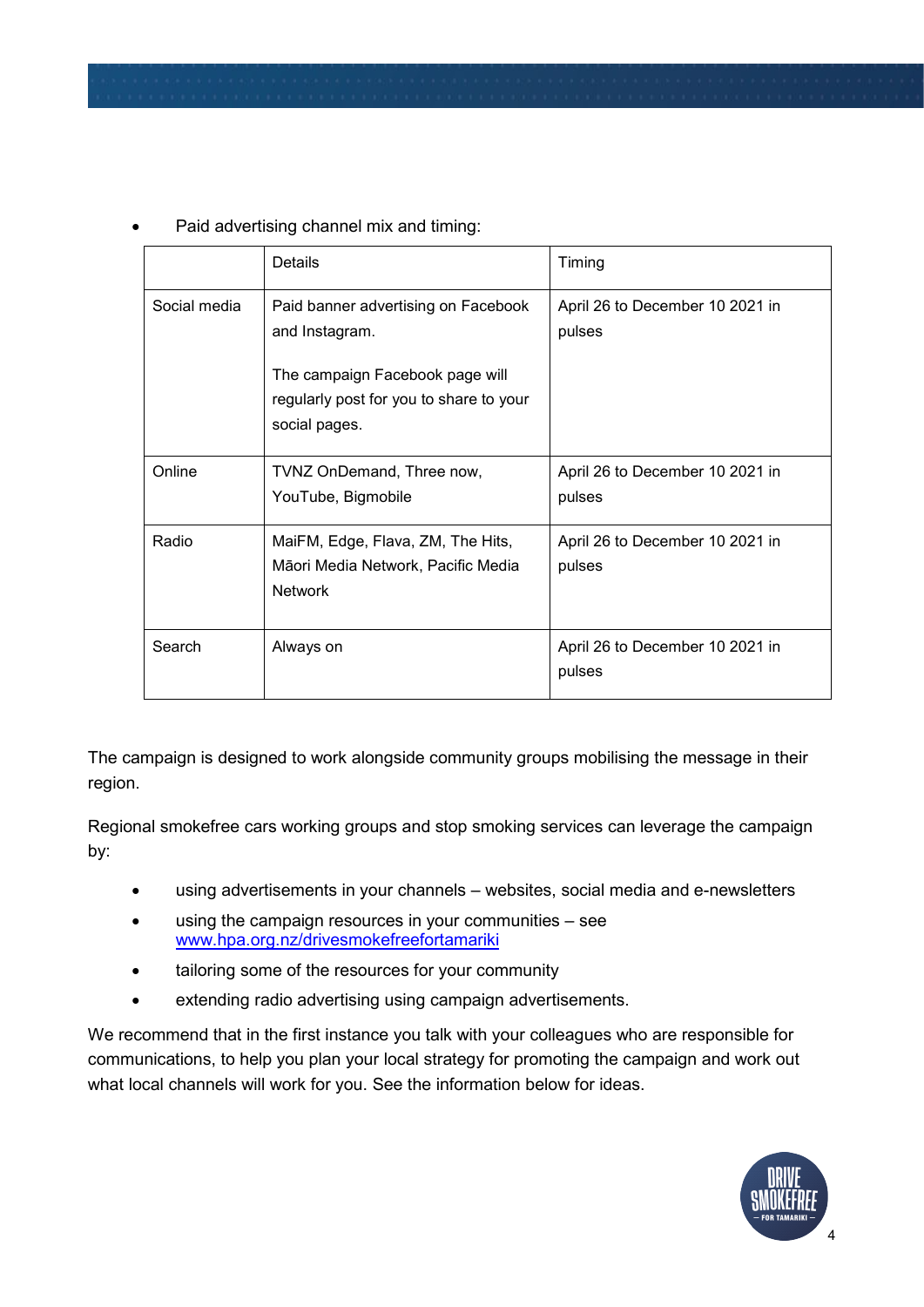#### LOCAL COMMUNICATION CHANNELS AND OPPORTUNITIES

*Radio promos:* Key messages on local radio stations (commercial, community, Iwi, Pacific and student) can be a great way to connect with a local audience. You can contact your local producer (not sales team) to talk about the campaign, add any local points of interest, and help encourage them to talk about it through their channels. It can be a platform to reach whānau and key influencers, to promote the importance of driving smokefree for tamariki. Many stations offer a promotional mix including adlibs (presenter comments) or additional promotion on their social media sites, so it can be a cost-effective way to increase awareness and social acceptability of a topic.

The national promotional campaign includes radio promotion across national stations like Mai FM and Flava, and also Iwi and Pasifika stations. Radio concludes in mid-December, but a range of English and translated radio ads are available for you to use from our campaign [resources website](https://www.hpa.org.nz/campaign/drive-smokefree-for-tamariki). These could be used at any stage to extend presence from radio activity in your region.

*Outdoor media:* these can include billboards or street posters. These are a great way of integrating the message within your local community and helping to normalise a topic. Talk with your local suppliers about booking these spaces.

Billboard and poster artwork files are available from our campaign [resources website.](https://www.hpa.org.nz/drive-smokefree-for-tamariki-resources) If you require different billboard dimensions, please contact communications@hpa.org.nz and we will work with you to make sure you have suitable artwork.

Note, Te Hiringa Hauora | Health Promotion Agency can help with extending outdoor advertising in your area. Contact them at [communications@hpa.org.nz](mailto:communications@hpa.org.nz)

*Social media:* You can share content from the campaign Facebook page on your social media pages. It's also a great idea to promote outreach activity using your social media channels and let people know what activities you have on in your region. Echoing the national message through your social channels will help elevate the message.

You should anticipate keeping an eye on moderation when you post about the law change on social media. The [Q&As](https://www.hpa.org.nz/drive-smokefree-for-tamariki-resources) will help you with responses.

*Local print media articles:* these include daily newspapers, online newspapers or the free weekly community papers. You can get your information into the newspaper using the 'Swiss cheese [Media release template](https://www.hpa.org.nz/drive-smokefree-for-tamariki-resources) provided, to create your own media release. Or, you may wish to develop a story, set up a photo opportunity or secure an interview with a journalist using a local spokesperson. You may have someone in your community willing to talk about Smokefree Cars and the positive impact it has had on their life and whānau.

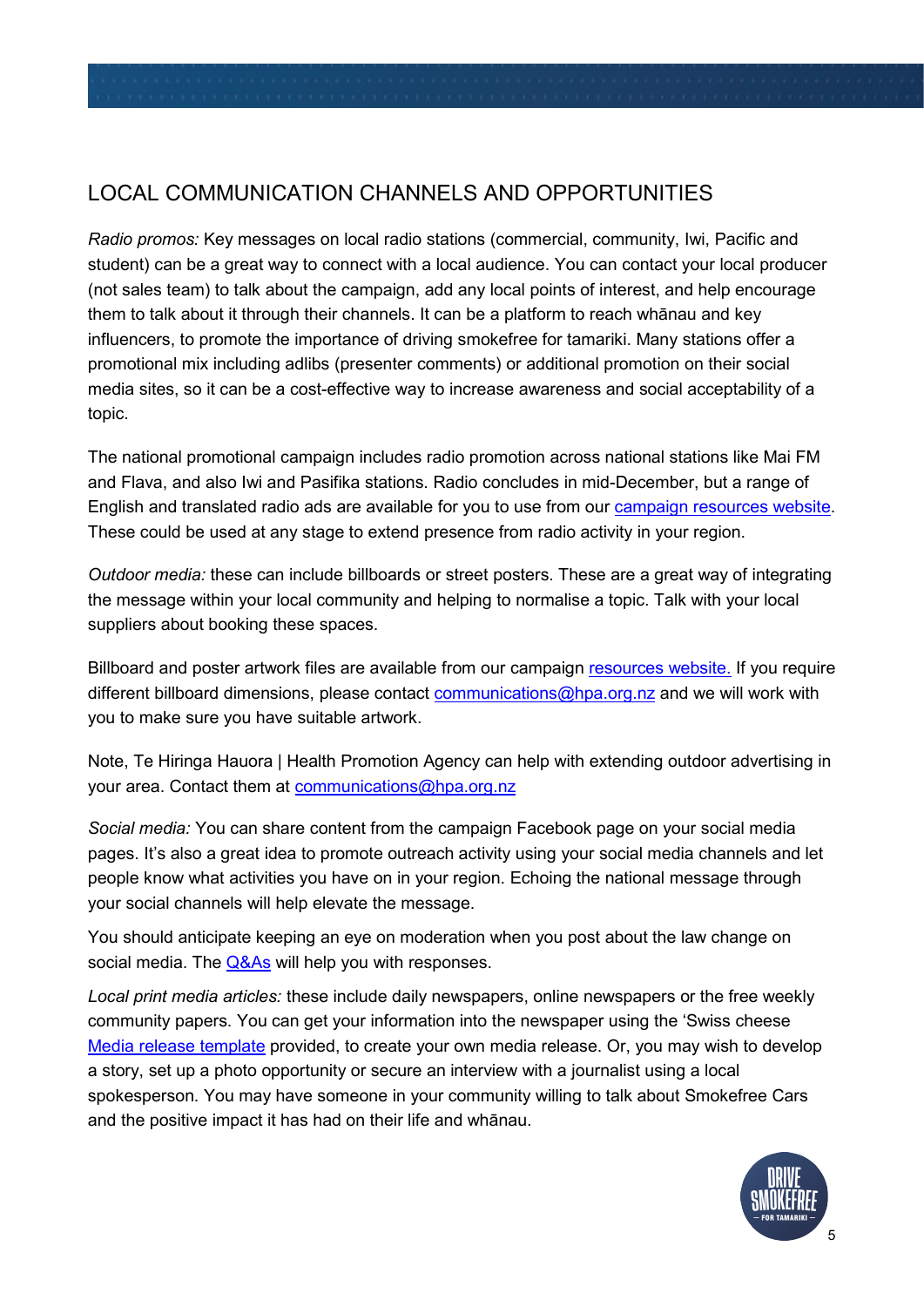*Internal media channels:* Do you have intranet, noticeboards, newsletters or other channels where you can share the campaign message with other staff working in this area to help raise awareness of the campaign?

*Community partners channels:* You may have other community organisations or groups who are keen to help share information about the new campaign, for example cultural organisations, health provider groups, community groups, tertiary providers, employers or others. Who in your community might help share your message?

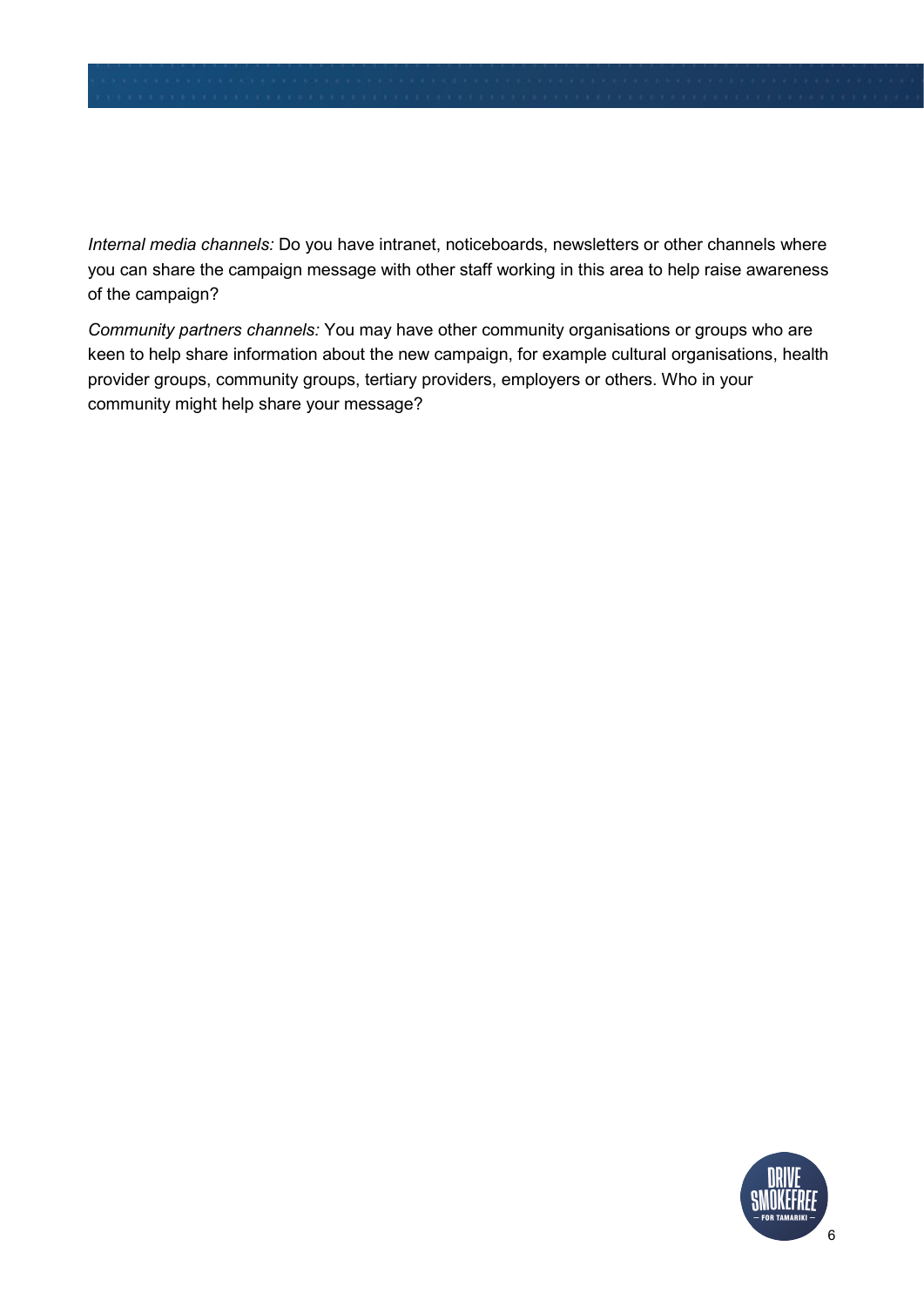## TIPS FOR WORKING WITH THE MEDIA

Sharing stories is a powerful way to connect with people. You can work with local news stations or local newspapers to create inspiring stories around Driving Smokefree for Tamariki.

When getting started, it's good to have a think about the news item and the 'angle' of the story, eg, what makes the story interesting or engaging, what is important, who does it affect? It's a good idea to create a photo opportunity with local people – line up a local family, sports or arts personality, or community leader who is willing to speak with media to promote the benefits of Smokefree cars or speak about personal experience. Make sure they understand the key messages you want to communicate but equally you want them to tell their story in an authentic way.

Make initial contact with the local newspaper and/or radio station – consider which presenter or reporter may be more interested in promoting your activity. It's best to phone a week or two beforehand – this gives the reporter plenty of time to organise the story. Contact a range of media outlets to help increase your campaign reach. For radio you can contact NZME, Radio New Zealand, Mediaworks, Māori Media Network and Pacific broadcasters, and for newspapers contact Stuff and NZME. Follow up – once you've spoken to the presenter or reporter, email them your media release or key messages. Appoint a spokesperson – the spokesperson will need to know the details of the campaign and the key messages, and they will need to be readily available to take media calls. Have your key messages prepared and be able to express them clearly. The spokesperson will need to keep their answers brief and to the point. Try not to reel off lots of facts and figures – personal stories or experiences are more likely to interest an audience.

### TIPS FOR MEDIA SPOKESPEOPLE

- 1. **Develop your message**. Knowing what you want to communicate is essential. Think about the three most important ideas or sentences that you want to convey – and practise how you want to say them.
- 2. **Be prepared**. You can take up media opportunities when it suits you—you don't have to respond immediately. If you get a call from a journalist, it is always best to politely arrange a time to call them back, and remember to ask them what areas they are interested in talking about. It's also good to know if the interview is live or recorded.
- 3. **Repeat, repeat and repeat**. Try to build at least one of your key messages into every response you make. You can do this whatever the question by, for example, using phrases such as "The most important thing to remember is…"